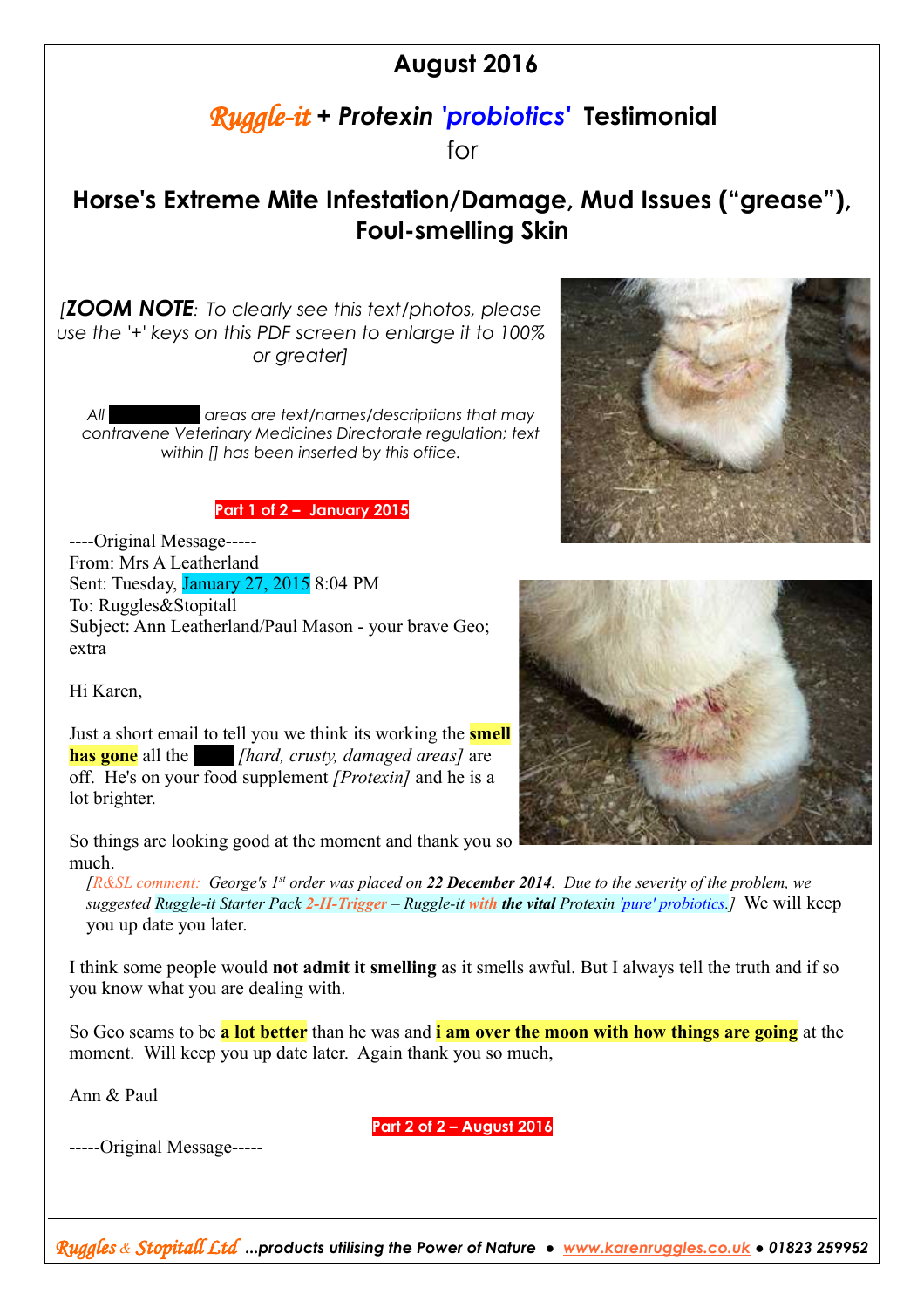From: A Leatherland/P Mason Sent: Tuesday, August 16, 2016 7:41 PM To: Karen Ruggles Subject: Hi Karen its George's mum and dad here

Hi Karen,

Here as promised my write up about George and his troubles with the **pictures to prove** what your products have done for my George and made him better.

First of all we where wondering what we could do for my horse called George. We had the vets out many times and the bills was getting bigger and poor George was getting NO better. So in a nutshell we was ripping out our hair on what to for poor George.

I think it was in a NFU countryside mag we saw your ad so we gave it a try and **it does work and he is free from it now.** This **oil is amazing and the shampoo too** – you



I have trimmed some hair from George's legs but **not too much** because of the sunshine burning it. Its just common sense to let the air get to it and keep the sun out that is the main thing.

*[R&SL comment: Absolutely right re sunburn! If we expose 'cob legs' to full summer sun rather than leaving the feathers in place to fully or partially weather-protect, their legs are not intended nor used to direct sunlight so are at extreme risk of sunburn. Also, open wounds have NO UV protection...so will burn very badly.* 

*Equally, if we clip feathers in winter, 'cob legs' are not used to the wet and cold as the feathers are there to keep the legs warm (critical for good circulation/healing) and act as an umbrella against rain/mud.* 

*R&S Ltd believe, if we don't like feathers, don't buy a cob! Ruggle-it works with or without feathers, although in a few extreme cases, we advise a 'bob cut' of the feathers so partial feathers are left in place.. Us humans might have to work a little harder to get Ruggle-it to the skin when there's heavy feathers, but it'll be better for your horse if we can leave the 'umbrella/natural protectors' in place. Mother Nature was truly inspired when She created feathers – a natural ski jacket (warmth) & full wet gear!!]*

George will **NOT** move now if he is having his legs done and **NO one** holding him. *[R&SL comment: Originally George was petrified of anything being done to his legs; he'd become understandably bad tempered too]* Its **amazing** all I have to say to George is do your stand and he just stands there while I put his oil on his legs.

I cant find words to say to Karen to thank her enough for what she's done for George. *[☻]*

So if your in trouble like I was I can tell you this product will work for you **I am sure** of that.

Karen's helped us no end and the ruggle-it comes with **paper work to help you and very easy to follow.**

I have sent Karen **pictures** of this at the worse they are a **bit gory** but if you do not know what they look like in the first place you will not understand what these products can do because **they where a mess** but better NOW, and Karen's got the **pictures** that show George's legs better.

*Ruggles & Stopitall Ltd ...products utilising the Power of Nature ● [www.karenruggles.co.uk](http://www.karenruggles.co.uk/) ● 01823 259952*